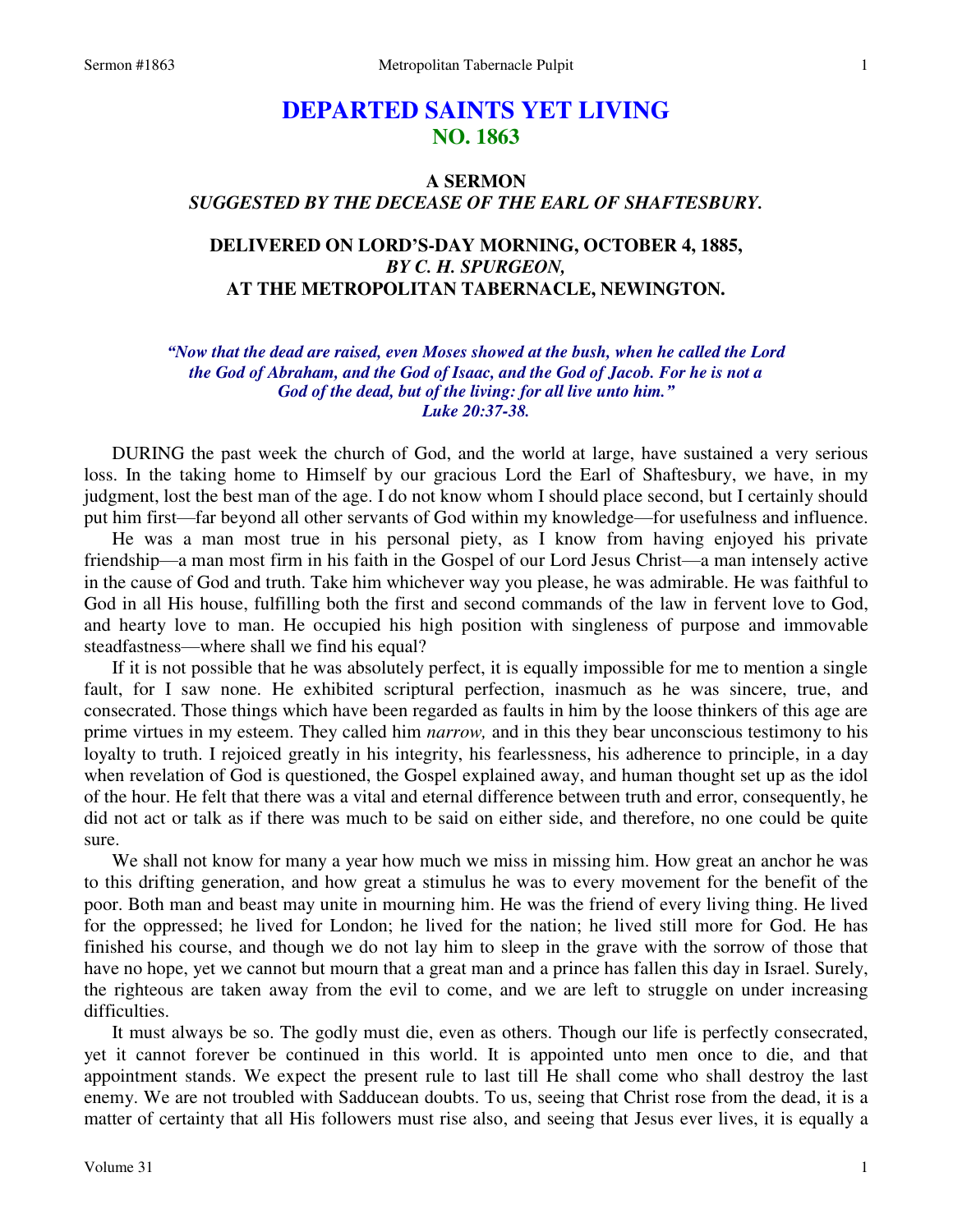matter of certainty to us that all the saints are still living, for He has said, "Because I live, you shall live also." Yet, if no infidelity is permitted to creep into our brain and disturb our belief, it may penetrate into our heart, and cause us great sadness. We who believe in Jesus should rise into an atmosphere more clear and warm than that of the sepulcher, for the Lord Jesus has "abolished death, and brought life and incorruption to light through the Gospel."

We are not now sitting in the shadow of death, for eternal light has sprung up. Children of God, it is in the highest degree proper that you should think of things as your Father thinks of them, and He says that "all live unto God." Let us correct our phraseology by that of Scripture, and speak of departed saints as inspiration speaks of them. Then shall we come back to the simple child's talk which Wordsworth so sweetly turned into rhyme—"Master, we are seven," and in our family we shall number brothers, and sisters, and friends, whose bodies lie in the churchyard, and shall speak of those who have crossed the border, and passed within the veil, as still our own. Like Jesus, we shall say, "Our friend Lazarus sleeps." Like Paul, we shall speak of them as absent from the body but present with the Lord, and regard them as part and parcel of the one family in heaven and earth.

 Our text was fashioned in a place which has the air of death, burial, and resurrection about it. The voice came to Moses in the desert. This was a strange place for Moses—the living, active, wellinstructed mind of Moses, mighty in all the wisdom of Egypt, and full of noble thoughts concerning the living God, was buried in a desert. It is singular to see the foremost mind of the age in the remotest part of the desert, hidden away among sheep. He who was a born king is here feeding a flock. It is death to Moses. Rest assured that Moses cannot be kept in this living tomb. He must rise to life and leadership. While there is a God and providence, Moses cannot continue in obscurity. There are certainties wrapped up in him which cannot fail. A man need not be a prophet to stand at Horeb and prognosticate that Moses will emerge from the desert, and shake Egypt by his resurrection.

 While Moses is in the desert, he is thinking about another case of death, burial, and resurrection, namely, Israel in Egypt. The people of God, the favored nation of JEHOVAH, with whom He had entered into covenant, saying, "I will be their God, and they shall be my people"—these were in Egypt, ground down by relentless oppression, begrimed with brick earth, and black and blue with the blows of taskmasters. It has come to this, that they are compelled to cast their male children into the river, and so to be the destroyers of their own race. The children of Israel have become a herd of slaves, yet they are God's elect people, God's favored family. It does not require a prophet to declare that this death in Egypt cannot last. The elect nation must live, and rise, and go forth free to serve the Lord. No, Israel, you shall never perish! The voice must yet be heard, "Thus says the Lord, Let my people go, that they may serve me."

 And so, while Moses in the desert is thinking of Israel in Egypt, he sees a bush, and that bush is all ablaze. An ordinary bush upon the heath needs only to be touched with a match, in one moment there is a puff of flame, and then all is over—nothing is left but a trace of ashes. Yet here was an extraordinary thing—a bush that continued to burn, and was not consumed. Here was life in the midst of death, continuance in the midst of destruction. This was an emblem of God abiding with a people, and yet suffering them to live, or of the fires of affliction being rendered harmless to the chosen of God. He who then spoke to Moses was the God of life, the God who could sustain in the midst of destruction, the God who could preserve even a bush from being devoured by the intense fury of flame. Said I not truly that the surroundings of Moses and the bush all favor a display of life in death, and resurrection out of death?

 Now we come to the central matter. Out of the midst of the bush there came a voice, a mysterious and divine voice, which said, "I am the God of Abraham, and the God of Isaac, and the God of Jacob." From this voice our divine Lord teaches us to gather this fact, that God's people live when they appear to have been long dead. For He who cannot be the God of the dead, or non-existent, still avows Himself to be the God of the long-buried patriarchs. Our Lord proved from that utterance at the bush the continued life of the Lord's chosen, and also their resurrection—how did He do this?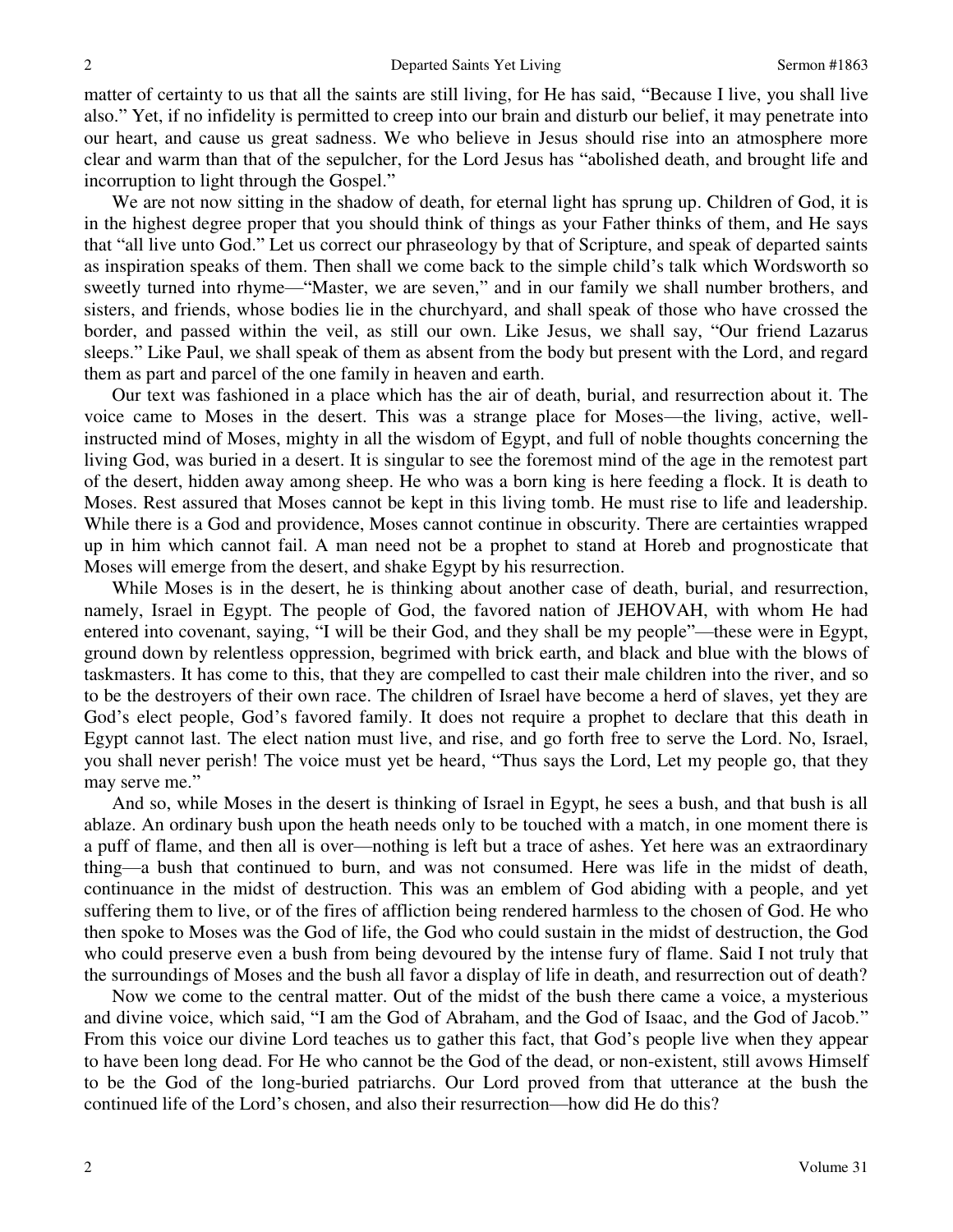**I.** We will not go straight to the answer, but we will beat about the bush a little, that the reasoning may the more gently enter our minds. I would say, first, that in these words we have A GLORIOUS RELATIONSHIP DECLARED. Moses called the Lord, "The God of Abraham, and the God of Isaac, and the God of Jacob."

 The glorious Lord did at the bush as good as say, *"These three men have chosen Me to be their God."* So they had—through the grace of God they had deliberately chosen to part with their natural kindred in the country of the Chaldees, and to journey to a land of which they knew nothing except that God had promised that they should afterwards receive it for an inheritance.

 Abraham, Isaac, and Jacob were three very different characters, yet this was common to the three that they believed God and took Him to be their God alone. They nestled in the bosom of JEHOVAH while the rest of the world went after their idols. In all their troubles they flew to JEHOVAH—for the supply of all their needs they resorted alone to Him. They were men who had through divine grace deliberately attached themselves unto JEHOVAH the Most High throughout the whole of their lives.

 It is a sublime sight to see a man trust in God as Abraham did, and obey the Lord fully as he did in the matter of Isaac, when he accounted God to be able to raise him up even from the dead. Surely there must be everlasting life in a being who could thus confide in JEHOVAH. I call you to admire the fact that God called the patriarchs into the noble position of following the Lord fully, of fixed and settled choice. Being men of like passions with ourselves, they nevertheless cast in their lot with the Lord, and for His sake preferred the life of strangers and pilgrims on the earth to the comforts of settled residence in Ur of the Chaldees, and to the sinful pleasures of Canaan. We also take this God to be our God, even the God of Abraham, of Isaac, and of Jacob. There is nobility about the choosers of the true God which will surely secure them from annihilation.

 Next, these three men had learned to *commune with God*. How wondrously had Abraham spoken with God! Full many a spot was consecrated as "the place where he stood before the LORD." Isaac also walked in the fields at eventide, and doubtless, there entered into secret fellowship with God. The Lord also appeared unto him at night, and led him to build an altar and call upon the name of JEHOVAH. The good old man even in his blindness found solace in communion with the Lord God Almighty.

 Jacob also was favored with heavenly visitations. We can never forget that mystic dream at Bethel, nor the wrestling at Jabbok, nor the many times when he turned to the God of his father Abraham, and his father Isaac, and God spoke with him as a man speaks with his friend.

 It is a wonderful thing that the Lord should thus commune with men. He does not thus show Himself to the beasts which perish. He does not thus reveal Himself to the lifeless stones of the field. Those are strangely honored beings with whom God enters into close communion as He did with these three men. I argue from it that these beings cannot dissolve into a handful of dust and cease to be. Can those eyes cease to be which have seen the Lord? Can those souls perish which have conversed with the Eternal? We think not so. But just now I ask you only to meditate upon the glories to which the patriarchs were lifted up, when they were permitted to be the friends of God.

 What was still more notable, the Lord *entered into covenant with them*. He made a covenant with Abraham, Isaac, and Jacob, which He remembered, saying, "Surely, blessing I will bless you, and in multiplying I will multiply you." You know how the Lord swore to give unto the seed of Abraham a goodly heritage, a land that flowed with milk and honey. Now, it is a wonderful thing that God should enter into compact with man. Does He make an everlasting covenant, ordered in all things and sure, with mere insects of an hour? Especially, would He give His Son Jesus to die to seal the everlasting covenant by His heart's blood with mere shadows who are but for a little time and then cease to be? I am sure it is not so. If God makes men capable of entering into everlasting covenant with Himself, there lies within that fact the clear suggestion that He imparts to them an existence which is not for today and tomorrow, but for eternity. Still, I wish you mainly to regard the glory into which manhood is lifted up when God enters into gracious covenant with it.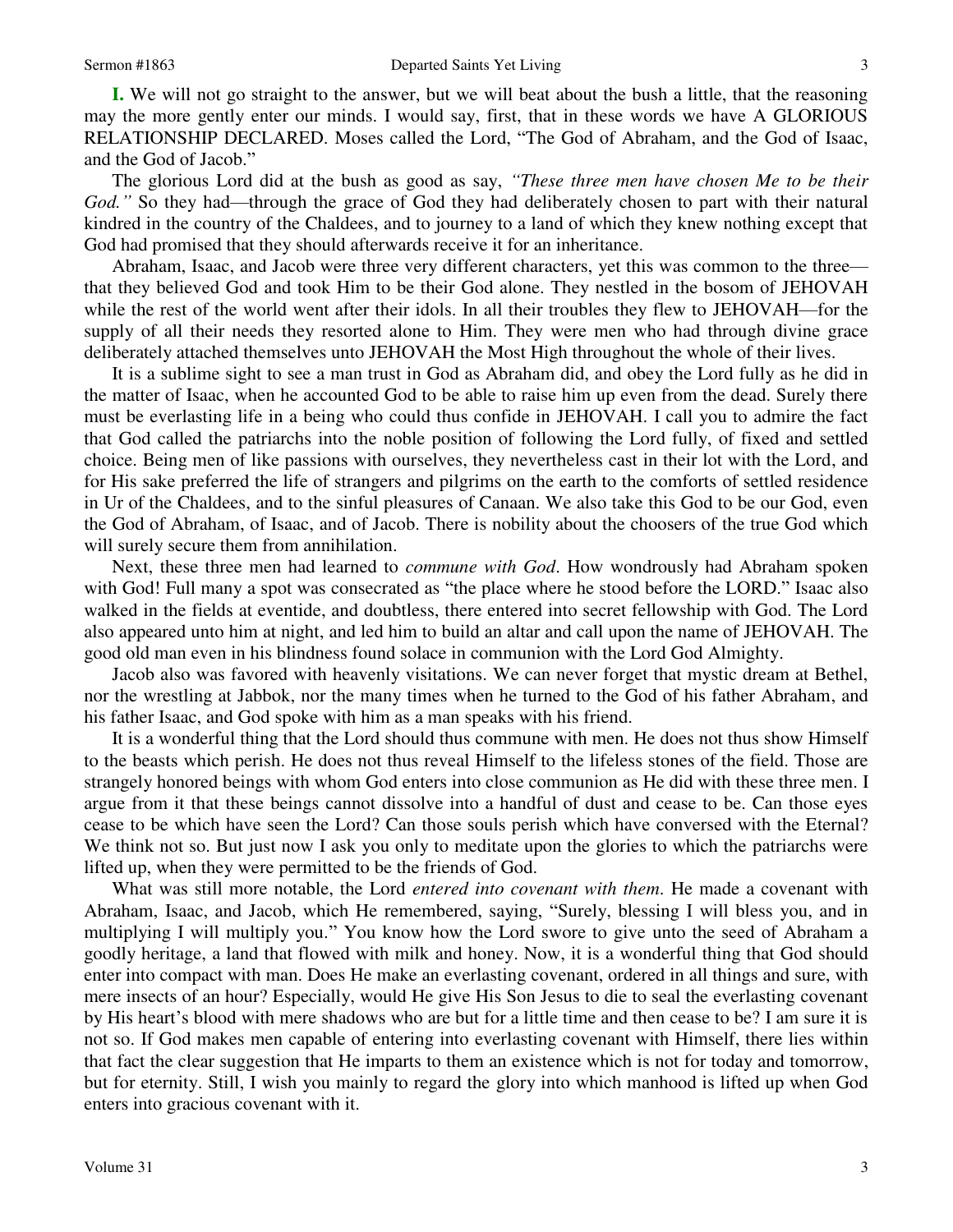Moreover, to go further, these men were not only in covenant with God, but *they had lived in accordance with that covenant*. I do not mean that they had lived perfectly in accord with it, but that the main strain of their lives was in conformity with their covenant relationship to God. For the sake of that covenant, Abraham quitted Ur of the Chaldees, and dwelt no longer in the land of Haran, but became a sojourner with God in the land of Canaan. For the sake of this he sent away his firstborn after the flesh, seeing it was said, "In Isaac shall your seed be called." "By faith he sojourned in the land of promise, as in a strange country, dwelling in tabernacles with Isaac and Jacob, the heirs with him of the same promise."

 These faithful men had respect to the recompense of the reward, and therefore, they were not mindful of the country from whence they came out, neither sought opportunity to return. Jacob, the more faulty of the three, greatly as he erred in his conduct to his brother Esau, was evidently actuated by an intense faith in the covenant birthright, so that he ventured all things to obtain it. In his old age and death he was anxious not to be confounded with the Egyptians, or separated from the chosen household, and therefore, he said unto Joseph, "But I will lie with my fathers, and you shall carry me out of Egypt, and bury me in their burying place." This he made Joseph swear, for he must make sure of it. He was aiming at the promise, despite the errors that he committed in so doing.

 Now, does God enter into covenant with men and help men to live in accordance with that covenant, and after all shall they miss the blessing? Shall it end in nothing? Hiding beneath the shadow of God's wing, shall they, after all, perish? It cannot be—they must live to whom God is God.

 For this was the covenant, that, *they should have God to be their God,* and that they should be God's people. O brothers, I do not know how to speak on such a blessing as this, though I live in the daily enjoyment of it. This God is our God. All that the Lord is, and all that He can do, He has given over to us, to be used on our behalf—the fullness of His grace and truth, the infinity of His love, the omnipotence of His power, the infallibility of His wisdom—all, all shall be used on our behalf.

 The Lord has given Himself over to His people to be their inheritance, and on the other hand, we, poor weak feeble creatures as we are, are taken to be the peculiar treasure of the living God. "They shall be mine, says the LORD of hosts, in that day when I make up my jewels." "The LORD's portion is his people: Jacob is the lot of his inheritance." We are God's heritage, we are God's jewels, we are God's children, we are dear to Him as the apple of His eye.

 We are to Him as the signet upon His hand and the crown upon His head. He cannot have chosen for His portion a mass of corruption, or a handful of brown dust, yet that is what the body comes to in death. He cannot have chosen for His heritage that which will melt back into mother earth, and be no more found—this cannot be.

 The covenant has within it the sure guarantee of eternal life. Oh what an honor it is that God should even say to you and to me—"I will be your God, and you shall be My people. Beyond the angels, beyond heaven, beyond all My other creatures, I reserve you unto Myself. I have loved you with an everlasting love. I will rest in My love to you. I will rejoice over you with singing." In this the Lord has highly exalted His covenanted ones, and raised them to great nearness to Himself, and thus to glory and honor.

 What has God wrought! What is man that God is thus mindful of him or the son of man that He thus visits him! Angels are nowhere as compared with men, yea, cherubim with all their burning bliss and consecrated ardor cannot match with men who are in covenant with God. Blessed above all other beings are those who have JEHOVAH to be their God, and who are themselves the Lord's choice, and care, and delight.

 Each one of these points, if well thought out, will go to strengthen our belief that the saints must live, must live forever, and are at this moment living unto God.

**II.** We now come to that matter more distinctly under our second head. Here is ETERNAL LIFE IMPLIED, for "God is not the God of the dead, but of the living."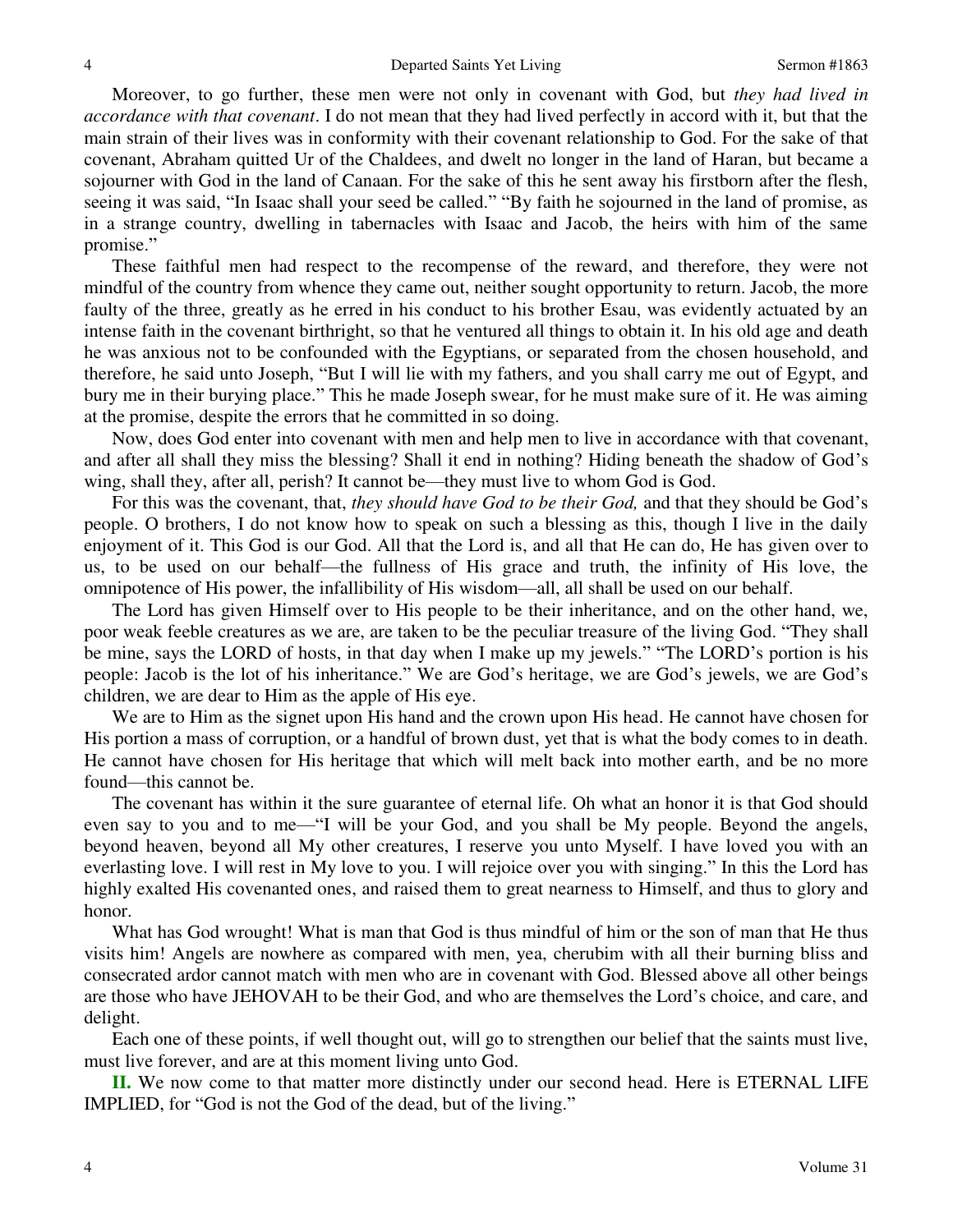It is implied first in *the very fact of the covenant of grace*. As I have asked before—does the eternal God covenant with creatures that shall live only to threescore years and ten, and then shall go out like a candle-snuff? How can He be a God to them? I understand how He can be a helper and a friend to men of brief existence, but I see not how He can be a God. Must they not partake in His eternity if it be truly said, "I will be your God"? How can the Lord be an eternal blessing to an ending being? He has power, and He will give me sufficient strength. He has wisdom, and He will give me as much of His wisdom as I am capable of receiving. Must He not also cause me to partake of His immortality? How is He a God to me if He suffers me to be blotted out of existence? When David said in dying, "Yet has he made with me an everlasting covenant," his comfort lay in his belief that he should live in the everlasting age to enjoy the fruit of that covenant. How could there be an everlasting covenant with a creature that would cease to exist?

 But next, *this covenant was made up of promises of a very peculiar order,* for in very deed the covenant that God made with Abraham was not altogether, or even mainly, concerning things temporal. It was not the land of Canaan alone of which the Lord spoke to Abraham, but the patriarchs declared plainly that they desired "a better country, that is, an heavenly" (Heb 11:16). Even when they were in Canaan they were still looking for a country, and the city promised to them was not Jerusalem, for according to Paul in the eleventh of the Hebrews, they still were looking for "a city which has foundations, whose builder and maker is God."

 They did not find in their earthly lives the complete fulfillment of the covenant, for they received not the promises, but saw them afar off, and were persuaded of them. The temporal blessings which God gave to them were not their expected portion, but they took hold upon invisible realities, and lived in expectation of them. They were evidently actuated by faith in something spiritual, something everlasting, and they believed that the covenant which God had made with them concerned such things.

 I have not the time to go into this subject, you get it more fully explained to you in the epistle to the Hebrews. But so it was, that the covenant blessings were of an order and a class that could not be compassed within the space of this present mortal life—the outlook of covenant promises was towards the boundless sea of eternity. Now, if the Lord made with them a covenant concerning eternal blessings, these saints must live to enjoy those blessings. God did not promise endless blessings to the creatures of a day.

 More especially, beloved, it is to be remembered that *for the sake of these eternal things the patriarchs had given up transient enjoyments*. Abraham might have been a quiet prince in his own country, living in comfort, but for the sake of the spiritual blessing he left Chaldea, and came to wander in the pastures of Canaan, in the midst of enemies, and to dwell in tents in the midst of discomforts. Isaac and Jacob were "heirs with him also of the same promises," but they entered not into the pursuits of the people. They dwelt alone, and were not numbered among the nations. Like Moses himself, to whom God spoke, they "counted the reproach of Christ greater riches than the treasures of Egypt." They quitted kith and kin, and all the advantages of settled civilized life, to be rangers of the desert, exiles from their fatherland.

 They were the very types and models of those who have no abiding city here, therefore, for certain, though they died in hope, not having received the promise, we cannot believe that God deceived them. Their God was no mocker of them, and therefore they must live after death. They had lived in this poor life for something not seen as yet, and if there is no such thing, and no future life, they had been duped and mislead into a mistaken self-denial. If there is no life to come, the best philosophy is that which says, "Let us eat and drink, for tomorrow we die." Since these men put this life in pawn for the next, they were sadly mistaken if there be no such life. Do you not see the force of our Savior's reasoning?— God, who has led His people to abandon the present for the future, must justify their choice.

 Besides, *the Lord had staked His honor and His reputation upon these men's live*s. "Do you want to know," says He, "who I am? I am the God of Abraham, of Isaac, and of Jacob. If you want to know how I deal with My servants, go and look at the lives of Abraham, and Isaac, and Jacob." My brethren, as far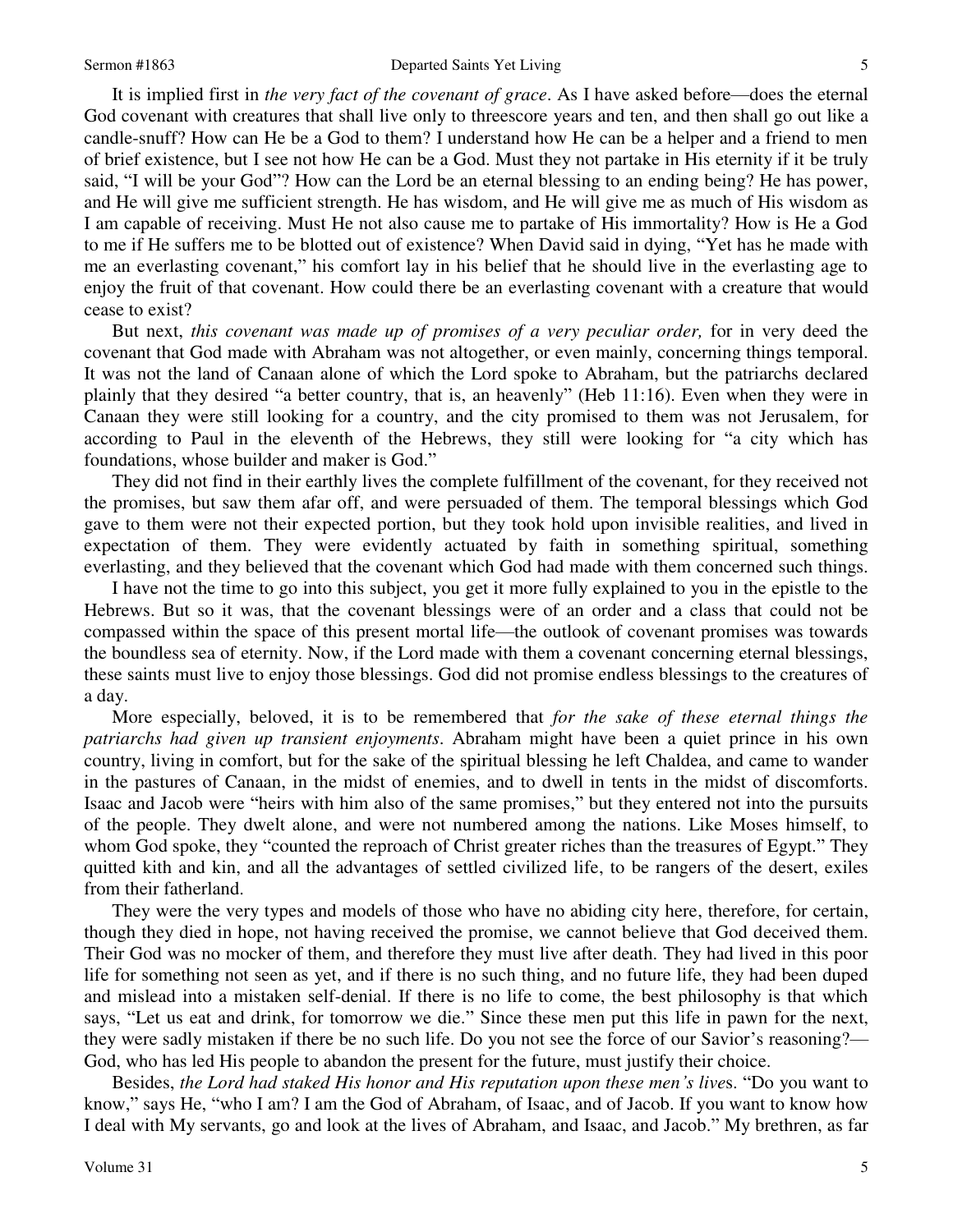as the earthly lives of the patriarchs can be written in human records, they are certainly full of God's lovingkindness, but still there is nothing as remarkably joyous and majestic about them from a natural point of view as to make the Lord's dealings with them appear to be especially wonderful. Others who did not fear God have been as rich, and powerful, and honorable as they.

 Especially is the life of Jacob plowed and cross-plowed with affliction and trial. He spoke the truth when he summed up his life in the words, "Few and evil have the days of the years of my life been." Does the Lord intend us to judge of His goodness to His servants from the written life of Jacob? or from the career of any one of His servants? The judgment must include the ages of an endless blessedness. This life is but the brief preface to the volume of our history. It is but the rough border, the selvage of the rich cloth of our being. These rippling streams of life come not to an end, but flow into the endless, shoreless ocean of bliss. Abraham, Isaac, and Jacob have long been enjoying bliss, and shall enjoy it throughout eternity. God is not ashamed to be called their God if you judge of the whole of their being. He would not have spoken thus if the visible were all, and there were no future to counterbalance the tribulations of this mortal life. God is not the God of the short-lived, who are so speedily dead, but He is the living God of an immortal race, whose present is but a dark passage into a bright future which can never end.

 Yet further, to bring out the meaning here, *God cannot be the God of the non-existent*. The supposition is too absurd. Our Savior does not argue about it, but He says so most peremptorily! God is not the God of the dead—that cannot be! If Abraham, and Isaac, and Jacob are reduced to a handful of ashes, God cannot be at this moment their God. We cannot take a dead object to be our God, neither can JEHOVAH be a God to lifeless clay. God is not the God of putrefaction and annihilation. God is not the God of that which has ceased to be. We have but to put the idea into words to make it dissolve before the glance of reason. A living God is the God of living men, and Abraham, Isaac, and Jacob are still alive.

 This even goes far to show that the bodies of these saints shall yet live. God reckons His covenanted ones to be alive. He says, "The dead are raised." He reckons them to be raised, and as He reckons nothing falsely, it is said by way of anticipation. "Your dead men shall live." Inasmuch as a portion of these chosen ones is still in the earth, God, who reckons things that are not as though they were, looks upon their bodies as possessing life, because they are to possess life so soon. God is not only the God of Abraham's soul, but of Abraham as a whole, his body, soul, and spirit.

 God is the God of Abraham's body, we are sure of that, because the covenant seal was set upon the flesh of Abraham. Where the doubt might be, there is the confirming seal, namely, in his mortal body. There was no seal set upon his soul, for the soul had life, and could not see death, but it was set upon his body, which would die, to make sure that even *it* would live.

 At this day we have baptism and the holy supper to be seals as to the body. I have sometimes thought to myself that it were better if there were no water baptism, seeing it has become the nest of so much superstition, and the Lord's Supper, with all its blessed uses, has been so abused that one is apt to think that without outward ordinances there might be more spiritual religion. But the Lord intends that the materialism of man, and of creation, shall be lifted up, and that the body shall be raised incorruptible, and therefore has He given seals which touch the outward and material.

 The water wherein the body is washed, and the bread and wine whereby the body is nourished, are tokens that there comes to us, not only spiritual and invisible blessings, but even such as shall redeem and purify our mortal body. The grave cannot hold any portion of the covenanted ones—eternal life is the portion of the whole man. God is the God of our entire manhood, spirit, soul, and body, and all live unto Him in their entirety. The whole of the covenant shall be fulfilled to the whole of those with whom that covenant was made.

 This is good reasoning to those who have gone beyond mere reason, and have ascended into the realm of faith. May the Holy Spirit grant unto us to be among them!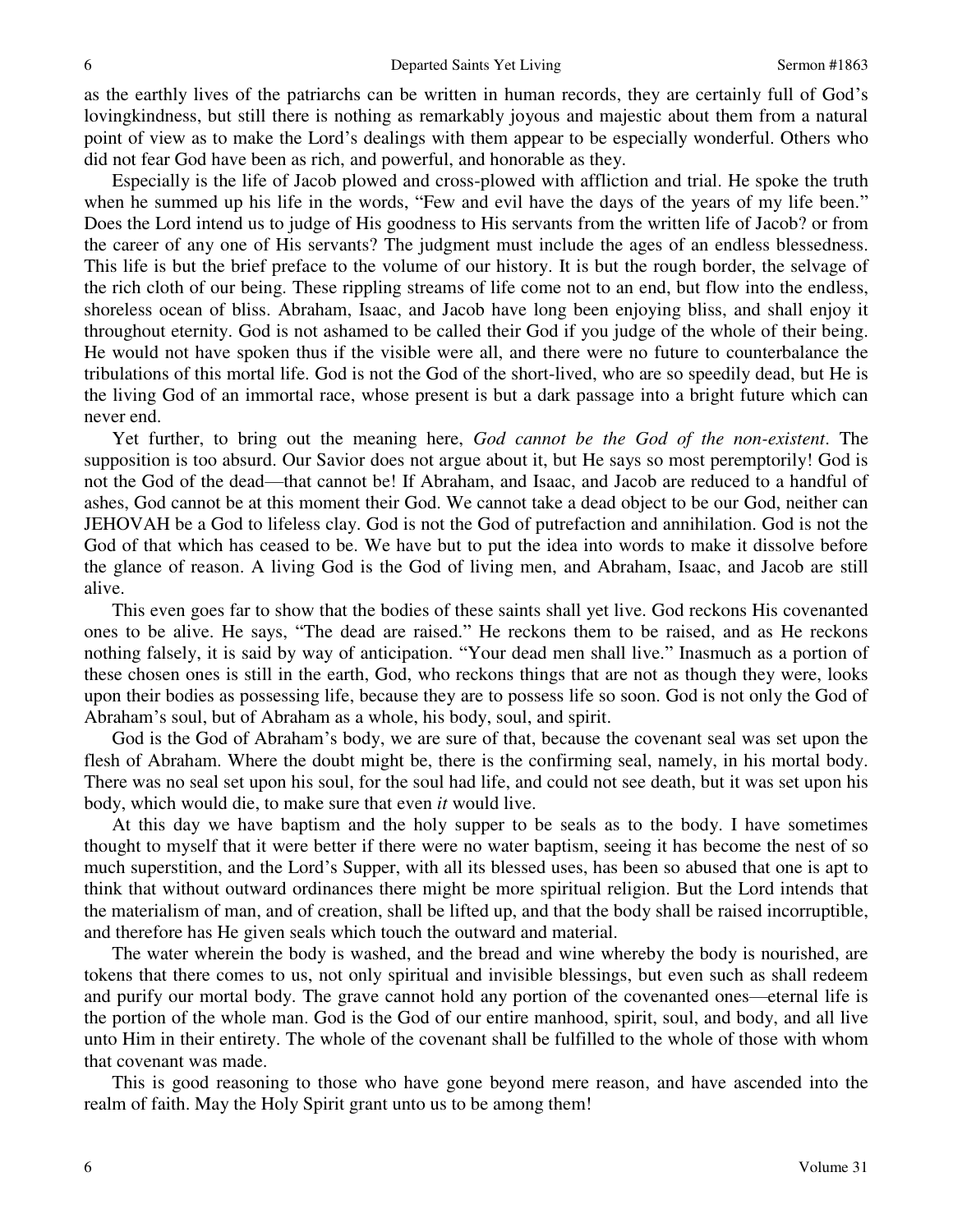**III.** Thirdly, and very briefly, beloved friends, my text not only declares glorious relationship, and implies eternal life, but it also unveils somewhat scantily, but still sufficiently, what the glorious life must be. Look then and see the GLORIOUS LIFE UNVEILED!

 It is clear that they live *personally*. It is not said, "I am the God of the whole body of the saints in one mass." But "I am the God of Abraham, Isaac, Jacob." God will make His people to live individually. My mother, my father, my child, each will personally exist. God is the God of saints, as living distinct lives—Abraham is Abraham, Isaac is Isaac, and Jacob is Jacob. The three patriarchs were not all melted into one common Abraham, nor Isaac into one imaginary Isaac, neither was anyone so altered as to cease to be himself. Abraham, Isaac, and Jacob are all literally living as actual men, and the same men as they used to be. Jacob is Jacob, and not an echo of Abraham. Isaac is Isaac, and not a rehearsal of Jacob. All the saints are existent in their personality, identity, distinction, and idiosyncrasy.

 What is more, the patriarchs are *mentioned by their names,* and so it is clear they are known. They are not three anonymous bodies, but Abraham, Isaac, and Jacob. Many inquire, "Shall we know our friends in heaven?" Why should we not? The saints in heaven are never spoken of in Scripture as moving about anonymously, but their names are spoken of as written in the book of life. Why is this? The apostles knew Moses and Elijah on the Mount, though they had never seen them before.

 I cannot forget old John Ryland's answer to his wife, "John," she said, "will you know me in heaven?" "Betty," he replied, "I have known you well here, and I shall not be a bigger fool in heaven than I am now, therefore I shall certainly know you there." That seems to be clear enough. We read in the New Testament, "They shall sit down with Abraham, Isaac, and Jacob in the kingdom of heaven." Not sit down with three unknown individuals in iron masks, or three impersonalities who make a part of the great *pan,* nor three spirits who are as exactly alike as pins made in a factory, but Abraham, Isaac, and Jacob. That is clear enough in the text.

 That glorious life, while it is a personal, and a known life, is also *free from all sorrow*, and misery, and earthly grossness. They are neither married nor given in marriage—neither shall they die any more, but they are as the angels of God. It is a life of perfect blessedness, a life of hallowed worship, a life of undivided glory. Oh, that we were in it! Oh that we may soon reach it! Let us think of the many who are enjoying it now, and of those who have attained to it during the last few days. I am sure they are at home in every golden street, and fully engaged in the adoration and worship of their Lord. Those saints who have been in glory now these thousands of years cannot be more blessed than the latest arrivals.

Within a very short space you and I shall be among the shining ones. Some of us may spend our next Sabbath with the angels. Let us rejoice and be glad at the bare thought of it. Some of as are not doomed to live here through another winter. We shall pass beyond these autumn fogs into the golden light of the eternal summer before another Christmas day has come. Oh the joy which ought to thrill our souls at the thought of such amazing bliss!

 And now, taking the whole subject together, I want to say a few familiar things about the influence which all this ought to have upon us.

Concerning those that have gone before us, we gather from this whole text that *they are not lost*. We know where they are. Neither have they lost anything, for they are what they were, and more. Abraham has about him still everything that is Abrahamic. He is Abraham still. And Isaac has everything about him that properly belongs to Isaac, and Jacob has all about him that makes him God's Israel. These good men have lost nothing that really appertained to their individuality, nothing that made them precious in the sight of the Lord. They have gained infinitely, they have developed gloriously. They are Abraham, and Isaac, and Jacob now at their best, or rather they are waiting till the trumpet of the resurrection shall sound, when their bodies also shall be united to their spirits, and then Abraham, and Isaac, and Jacob will be completely Abraham, and Isaac, and Jacob, world without end.

 We are by no means deprived of our dear ones by their death—they *are*—they are themselves, and they are ours still. As Abraham is not lost to Isaac, nor to Jacob, nor to God, nor to himself, so are our beloved ones by no means lost to us. Do not let us think of them then as if they were lost. I know your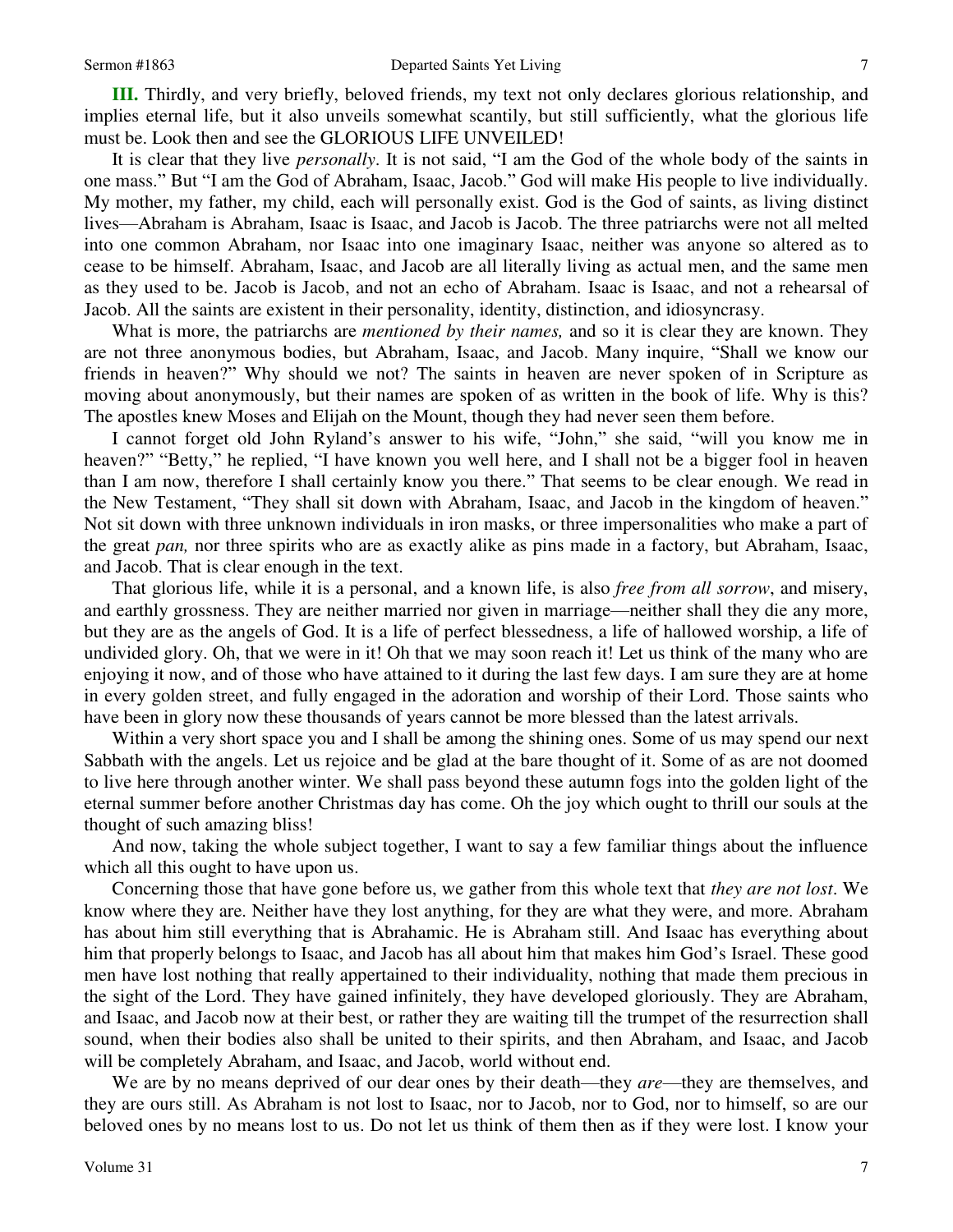sorrows make an excursion to the grave, to look for the deceased ones. You want to lift that coffin lid, and to unwrap the shroud. Oh, do not so, do not so! He is not here. The real man has gone. He may be dead to you for a while, but he lives unto God. Yes, the dead one lives, he lives unto God. Do but anticipate the passage of that little time, which is almost gone while I am speaking of it, and then your Savior's angels shall sound their golden trumpets, and at the welcome noise the grave shall open its portals, and resign its captives. "Your brother shall rise again." Wherefore, comfort one another with these words.

 Shaftesbury is as much Shaftesbury as ever, and even more so. We have parted with the earl, but the saint lives. He has gone past yonder veil into the next room, and there he is before the Lord of Hosts. He has gone out of this dim, dusky, cloudy chamber, into the bright, pearly light that streams from the throne of God and of the Lamb. We have nothing to sorrow about in reference to what he is or where he is.

 So, too, your valued parents, and beloved children, and choice friends—they are yours still. Herein is great cause for thankfulness. Put aside your sackcloth, and wear the garments of hope—lay down the sackbut, and take up the trumpet. Draw not the beloved bodies to the cemetery with dreary pomp, and with black horses, but cover the coffin with sweet flowers, and drape the horses with emblems of hope. It is the better birthday of the saint, yea, his truer wedding day. Is it sad to have done with sadness? Is it sorrowful to part with sorrow? Nay, rather, when joy begins to our friends, where glory dwells in Immanuel's land, we may in sympathy sing, as it were, a new song, and tune our harps to the melodies of the glorified.

 I want you also to recollect that *the departed have not become members of another race.* They have not been transferred into another family. They are still men, still women, still of our kindred dear. Their names are in the same family register on earth, and in heaven. Oh, no, no! Do not dream that they are separated, and exiled. They have gone to the home country—we are the exiles, they it is who are home. We are *en route* for the fatherland. They are not so far from us as we think. Sin worked to divide them from us, and us from them, while we were here together, but since sin is now taken away from them, one dividing element is gone. When it is also removed from us, we shall be nearer to each other than we could have been while we were both sinful. Do not let us think of them as sundered far, for we are one in Christ.

 And *they are not gone over to the other side in the battle*. Oh, do not speak of them as dead and lying on the battle-field. They live, they live in sympathy with our divine conflict. They have marched through the enemy's country. They have fought their fight, and taken possession of their inheritance. They are still on our side, though we miss them from the daily service. When you number up the hosts of God, you must not forget the godlike bands that have fought the good fight, and kept the faith, and finished their course. They are in the armies of the Lord, though not at this moment resisting unto blood. The hundred and forty four thousand sealed unto the Lord include in their ranks all who are with God, whether here or in heaven—

> *"One family we dwell in Him, One church, above, beneath, Though now divided by the stream, The narrow stream of death."*

 Our sacramental host marches onward to the New Jerusalem. Certain of the legionaries have forded the dividing flood. I see them ascending the other side! The hither bank of the river is white with their rising companies. Lo! I hear the splash of the ranks before us as they steadily pass down into the chill stream. In deep silence we see them solemnly wading through the billows. The host is ever marching on, marching on. The much dreaded stream lies a little before us—it is but a silver streak. We are to the margin come. We shudder not at the prospect. We follow the blessed footsteps of our Lord and His